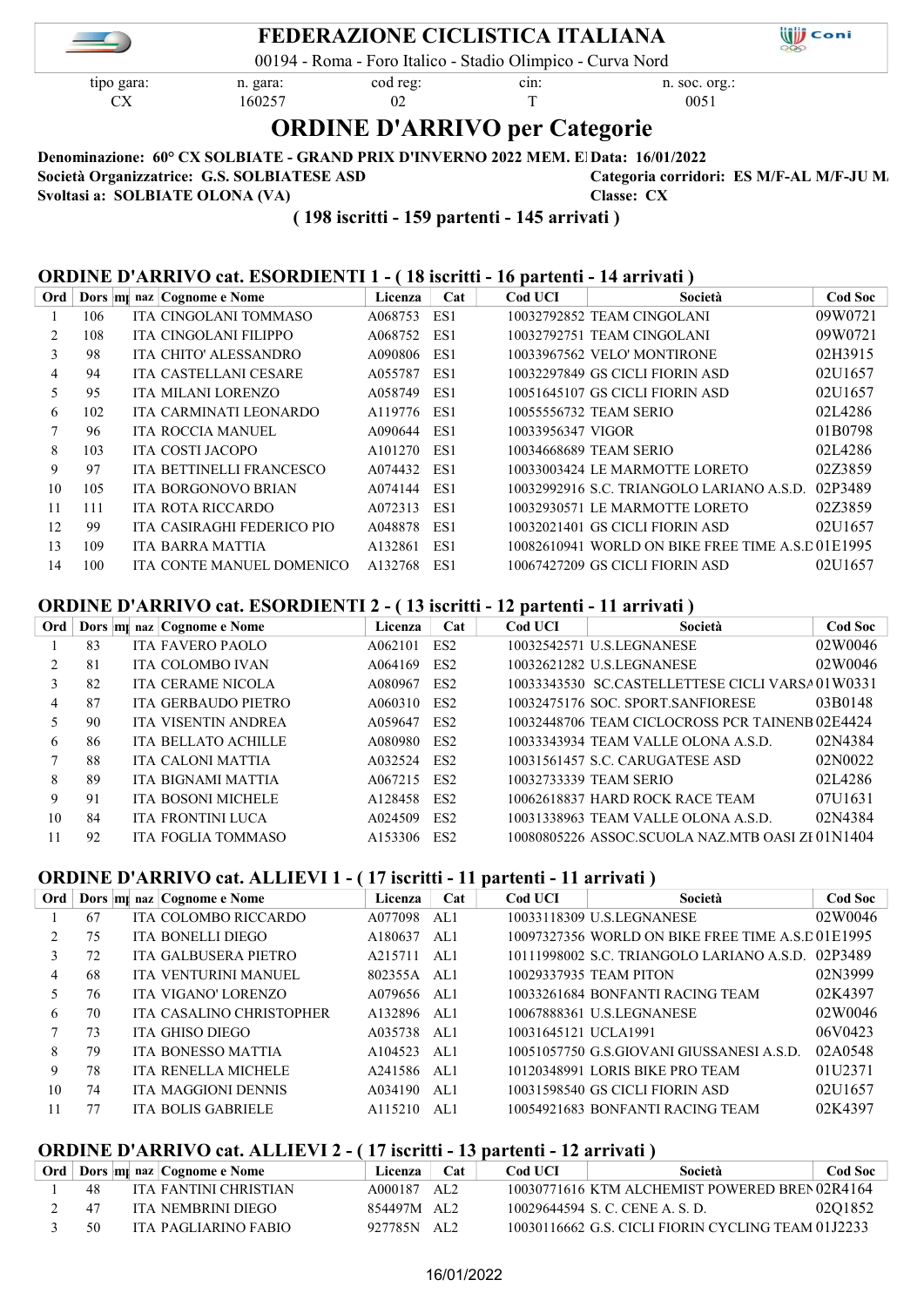| 4  | 49  | ITA D'ALESSANDRO NICOLO'   | 924155K AL2         |                 | 10030088774 TEAM VALLE OLONA A.S.D.              | 02N4384 |
|----|-----|----------------------------|---------------------|-----------------|--------------------------------------------------|---------|
|    | 52  | <b>ITA FERRARIO GIOELE</b> | A037651             | AL2             | 10031693520 U.S.LEGNANESE                        | 02W0046 |
| 6  | 53  | ITA MARIANI DAVIDE         | A <sub>126169</sub> | AL <sub>2</sub> | 10060744212 TEAM SERIO                           | 02L4286 |
|    | 57  | <b>ITA SERVIDIO SIMONE</b> | 721280H             | AL <sub>2</sub> | 10028976106 GS CICLI FIORIN ASD                  | 02U1657 |
| 8  | 55  | ITA PICH GIULIO            | A003837             | AL <sub>2</sub> | 10030842243 TEAM CICLOTECA                       | 01S1310 |
| 9  | 54  | ITA BARBUI MATTIA          | A008146             | AL <sub>2</sub> | 10030921055 TEAM VALLE OLONA A.S.D.              | 02N4384 |
| 10 | -59 | ITA SARTORI SAMUELE        | A190298             | AL <sub>2</sub> | 10101201090 U.S.LEGNANESE                        | 02W0046 |
|    | 58  | ITA MORUZZI DANIELE        | A159567             | AL <sub>2</sub> | 10084532147 CASSINA RIZZARDI                     | 02R0826 |
|    | 62  | ITA GUAGLIUMI GIACOMO      | A127152             | AL2             | 10084730187 WORLD ON BIKE FREE TIME A.S.D01E1995 |         |

# ORDINE D'ARRIVO cat. DONNE ESORDIENTI 1 - ( 4 iscritti - 4 partenti - 4 arrivati )

|     | Ord   Dors   m   naz   Cognome e Nome | <b>Licenza</b>                      | Cat  | Cod UCI | Società                         | <b>Cod Soc</b> |
|-----|---------------------------------------|-------------------------------------|------|---------|---------------------------------|----------------|
| 133 | ITA PERUTA SARA                       | A129973                             | ED1  |         | 10063497493 MONTE CANTO ASD     | 02T4629        |
| 136 | ITA ZIPOLI ELISA                      | A <sub>150655</sub> ED <sub>1</sub> |      |         | 10079449751 TEAM SERIO          | 02L4286        |
| 135 | ITA GRIMALDELLI EMMA                  | A131357                             | -ED1 |         | 10064747581 TEAM SERIO          | 02L4286        |
| -34 | ITA BORDIN GRETA                      | A096433                             | ED1  |         | 10034355966 GS CICLI FIORIN ASD | 02U1657        |

#### ORDINE D'ARRIVO cat. DONNE ESORDIENTI 2 - ( 4 iscritti - 4 partenti - 4 arrivati )

|     | Ord   Dors   m   naz   Cognome e Nome | Licenza     | Cat             | Cod UCI | Società                                           | Cod Soc |
|-----|---------------------------------------|-------------|-----------------|---------|---------------------------------------------------|---------|
| 130 | ITA BIANCHI ELISA                     | A062833     | ED2             |         | 10032567025 TEAM PITON                            | 02N3999 |
| 131 | ITA AZZETTI NICOLE                    | A052161     | ED2             |         | 10032148410 TEAM PITON                            | 02N3999 |
| 129 | ITA MAISTO MATILDE                    | A057713 ED2 |                 |         | 10032370092 BONFANTI RACING TEAM                  | 02K4397 |
| 132 | ITA CASTELLUCCI ALMA                  | A131560     | ED <sub>2</sub> |         | 10064749302 S.C. TRIANGOLO LARIANO A.S.D. 02P3489 |         |

#### ORDINE D'ARRIVO cat. DONNE ALLIEVE - ( 17 iscritti - 15 partenti - 13 arrivati )

| Ord |     | Dors m <sub>l</sub> naz Cognome e Nome | Licenza     | Cat | Cod UCI | Società                                            | <b>Cod Soc</b> |
|-----|-----|----------------------------------------|-------------|-----|---------|----------------------------------------------------|----------------|
|     | 113 | ITA BIANCHI ARIANNA                    | 721517J     | DA2 |         | 10028977924 GUERCIOTTI DEVELOPMENT                 | 02L4614        |
| 2   | 116 | ITA DALLA PIETA' MARISOL               | A001236 DA2 |     |         | 10030794450 GS MASERATI CADEO CARPANET 07A0007     |                |
| 3   | 112 | ITA PIGHI GRETA                        | 805995Q DA2 |     |         | 10029401993 GS CICLI FIORIN ASD                    | 02U1657        |
| 4   | 117 | ITA LAZZARI GRETA                      | 705014W DA2 |     |         | 10028785843 GS CICLI FIORIN ASD                    | 02U1657        |
| 5.  | 120 | ITA ZAMBELLI GIULIA                    | A034200 DA1 |     |         | 10031599045 VALCAR - TRAVEL & SERVICE              | 02V3672        |
| 6   | 119 | ITA ROGORA GIOVANNA                    | A083121 DA1 |     |         | 10033469428 TEAM VALLE OLONA A.S.D.                | 02N4384        |
|     | 118 | ITA PORRO GIORGIA                      | A001677 DA2 |     |         | 10030802736 G.S. CICLI FIORIN CYCLING TEAM 01J2233 |                |
| 8   | 122 | ITA DURANTE DARIA                      | A123349 DA1 |     |         | 10058917073 BONFANTI RACING TEAM                   | 02K4397        |
| 9   | 125 | <b>ITA LAZZARIN ELLIS</b>              | A119973 DA1 |     |         | 10055735271 BUSTO GAROLFO                          | 02R0523        |
| 10  | 128 | ITA CUAZ CHANTAL                       | A202963     | DA1 |         | 10107892171 G.S. CICLI FIORIN CYCLING TEAM 01J2233 |                |
| 11  | 124 | ITA PIROLA LETIZIA                     | A107004     | DA1 |         | 10053354832 S.C. CESANO MADERNO                    | 02S0157        |
| 12  | 123 | ITA COLOMBO CHIARA                     | A238880 DA2 |     |         | 10118823768 GS CICLI FIORIN ASD                    | 02U1657        |
| 13  | 127 | ITA FARINA SOFIA                       | A102372     | DA1 |         | 10050099874 S.C. CESANO MADERNO                    | 02S0157        |

#### ORDINE D'ARRIVO cat. JUNIORES - ( 17 iscritti - 16 partenti - 13 arrivati )

| Ord |    | Dors m naz Cognome e Nome | Licenza | Cat | <b>Cod UCI</b> | Società                                           | <b>Cod Soc</b> |
|-----|----|---------------------------|---------|-----|----------------|---------------------------------------------------|----------------|
|     | 18 | ITA BONALDA ALESSANDRO    | A163234 | JU  |                | 10088597962 STM ASSOCIAZIONE SPORTIVA D 02T4549   |                |
|     | 15 | <b>ITA SESANA ROBERTO</b> | 703113U | -JU |                | 10028762302 U.S. VERTEMATESE A.S.D.               | 02P0023        |
| 3   | 16 | ITA ZUCCHI MATTEO         | 705289P | JU  |                | 10028788368 L'EQUILIBRIO - CYCLING SCHOLL 02S4373 |                |
| 4   | 23 | ITA BORTOLOZZO GIOVANNI   | A069967 | JU  |                | 10032835793 TEAM CICLOCROSS PCR TAINENB 02E4424   |                |
| 5.  | 19 | <b>ITA ZIPOLI STEFANO</b> | A069762 | JU  |                | 10032829430 U.C. CREMASCA                         | 02R0096        |
| 6   | 20 | <b>ITA TIBALD ANDREA</b>  | A040376 | -JU |                | 10031770110 TEAM CICLOTECA                        | 01S1310        |
|     | 29 | ITA CATTANI ALESSANDRO    | 797246F | JU  |                | 10029255079 BUSTESE OLONIA A.S.D.                 | 02S0030        |
| 8   | 22 | <b>ITA CELANO LORENZO</b> | 8034860 | JU  |                | 10029358446 U.C. CREMASCA                         | 02R0096        |
| 9   | 25 | <b>ITA RIBOLI SAMUELE</b> | A097122 | -JU |                | 10050687231 TEAM SERIO                            | 02L4286        |
| 10  | 24 | <b>ITA BORDIN MATTEO</b>  | A096430 | JU  |                | 10034355764 GS CICLI FIORIN ASD                   | 02U1657        |
| 11  | 21 | <b>ITA CARBONE ANDREA</b> | 774911S | JU  |                | 10029099273 CICLI LUCCHINI                        | 22F0049        |
| 12  | 26 | <b>ITA RIBOLI LORENZO</b> | A097121 | JU  |                | 10050687130 TEAM SERIO                            | 02L4286        |
| 13  | 31 | <b>ITA ROSSONI MARCO</b>  | A126785 | JU  |                | 10061944180 S.C. CENE A.S.D.                      | 02Q1852        |

# ORDINE D'ARRIVO cat. DONNE JUNIOR - ( 6 iscritti - 6 partenti - 6 arrivati )

|    | Ord   Dors   m   naz   Cognome e Nome | Licenza    | Cat  | Cod UCL | Società                                            | <b>Cod Soc</b> |
|----|---------------------------------------|------------|------|---------|----------------------------------------------------|----------------|
| 42 | ITA RECALCATI MARTINA                 | 712900E    | - DJ |         | 10028880116 ASD GS SORGENTE PRADIPOZZO 03X0224     |                |
| 41 | ITA POLETTI ANITA                     | A061913 DJ |      |         | 10032537521 TEAM CICLOCROSS PCR TAINENB02E4424     |                |
| 43 | ITA ONEDA IRENE                       | 972299C DJ |      |         | 10030468084 G.S. CICLI FIORIN CYCLING TEAM 01J2233 |                |
| 46 | ITA DURANTE MATILDA                   | A102817    | - DI |         | 10050831317 BONFANTI RACING TEAM                   | 02K4397        |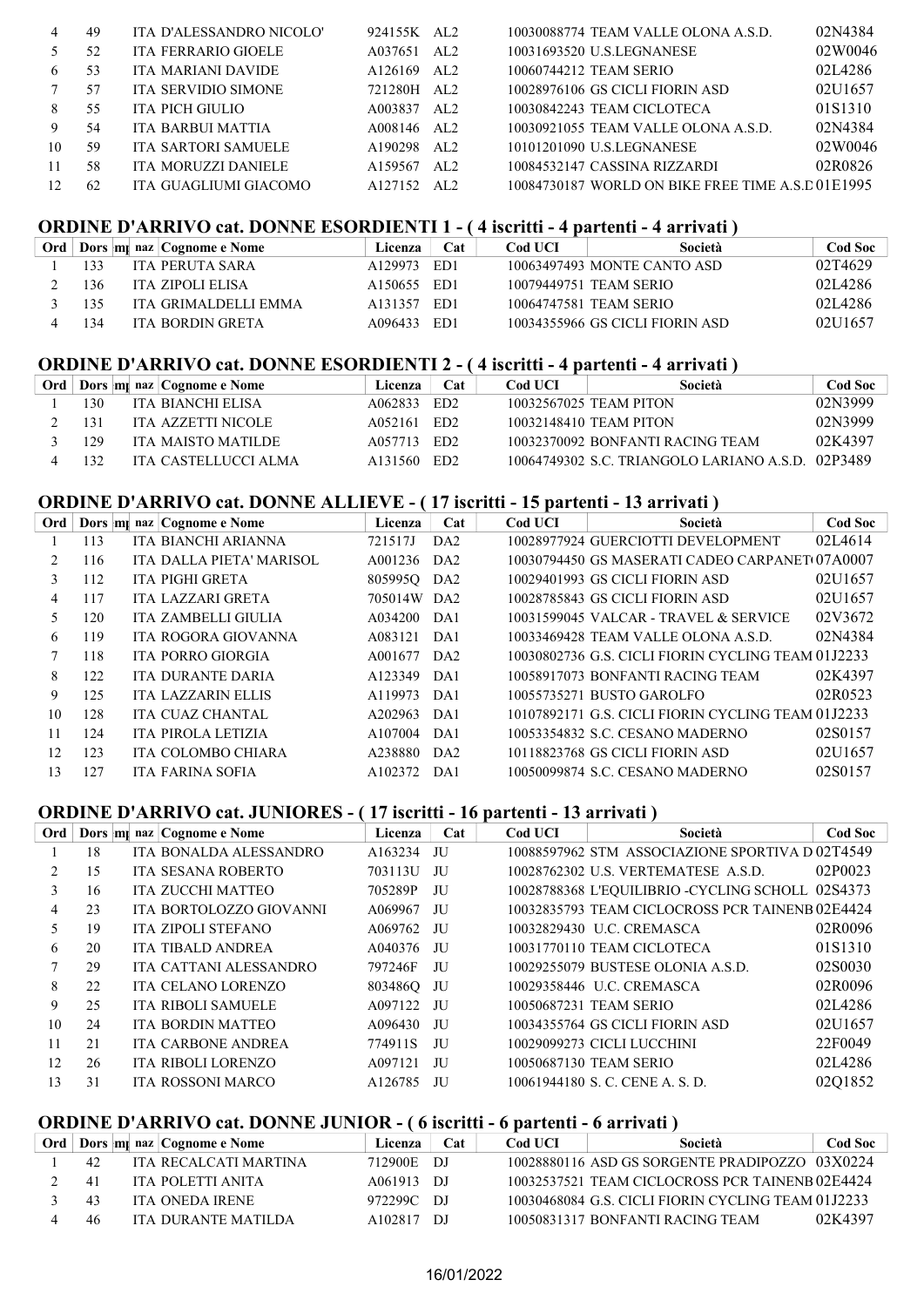|  | ITA BENUZZI VANESSA | 709655Z DJ | $10028843437$ GRUPPO NULLI # GUBER BANCA $02J3588$ |  |
|--|---------------------|------------|----------------------------------------------------|--|
|  | ITA LEVARDI GRETA   | A128584 DJ | $10062484855$ GRUPPO NULLI # GUBER BANCA $02J3588$ |  |

#### ORDINE D'ARRIVO cat. DONNE ELITE - ( 9 iscritti - 8 partenti - 8 arrivati )

| Ord |    | Dors m <sub>i</sub> naz Cognome e Nome | Licenza    | Cat | <b>Cod UCI</b> | Società                                           | <b>Cod Soc</b> |
|-----|----|----------------------------------------|------------|-----|----------------|---------------------------------------------------|----------------|
|     | 32 | <b>ITA REALINI GAIA</b>                | 951824M DU |     |                | 10030303689 SELLE ITALIA GUERCIOTTI ELITE 02G0746 |                |
|     | 33 | ITA GARIBOLDI REBECCA                  | 674504F    | DE  |                | 10009420704 TEAM CINGOLANI                        | 09W0721        |
|     | 35 | ITA BORELLO CARLOTTA                   | 791345C    | DU  |                | 10029177580 ASD DP66 GIANT SMP                    | 05L0752        |
| 4   | 38 | ITA MORO KATIA                         | 860511U DE |     |                | 10015513314 DOTTA BIKE RACING TEAM                | 01C2379        |
|     | 36 | ITA ZANGA MARTA                        | 958422Z DU |     |                | 10030364620 KTM ALCHEMIST POWERED BREN 02R4164    |                |
| 6.  | 37 | ITA BERTONI GIULIA                     | 920377H DU |     |                | 10030059674 GUERCIOTTI DEVELOPMENT                | 02L4614        |
|     | 39 | ITA BRESCIANI NICOLETTA                | 430526L    | DE  |                | 10003146521 BONFANTI RACING TEAM                  | 02K4397        |
|     | 40 | ITA BIENATI SHERYL REGINA              | A162666    | DE  |                | 10086868231 LORIS BIKE PRO TEAM                   | 01U2371        |

#### ORDINE D'ARRIVO cat. ELITE/UNDER23 - ( 14 iscritti - 13 partenti - 12 arrivati )

| Ord            |    | Dors m <sub>i</sub> naz Cognome e Nome | Licenza    | Cat  | <b>Cod UCI</b> | Società                                           | <b>Cod Soc</b> |
|----------------|----|----------------------------------------|------------|------|----------------|---------------------------------------------------|----------------|
|                |    | <b>ITA DORIGONI JAKOB</b>              | 864135K EL |      |                | 10009770510 SELLE ITALIA GUERCIOTTI ELITE 02G0746 |                |
| $\mathfrak{D}$ | 3  | ITA SAMPARISI NICOLAS                  | 601320R    | -EL  |                | 10007095734 KTM ALCHEMIST POWERED BREN 02R4164    |                |
| $\mathcal{E}$  | 4  | ITA PAVAN MARCO                        | 995957P    | UN   |                | 10023491461 ASD DP66 GIANT SMP                    | 05L0752        |
| 4              |    | ITA GARGANTINI DARIO                   | 843528Y EL |      |                | 10014819358 GUERCIOTTI DEVELOPMENT                | 02L4614        |
| 5.             | ╮  | <b>ITA PARENTI NICOLA</b>              | 937962R EL |      |                | 10013694562 BIKE ACADEMY RACING TEAM              | 08Z3328        |
| 6              | 12 | ITA GHISO MATTEO                       | A018965 UN |      |                | 10031174972 ASD ROCK BIKE TEAM                    | 01S2329        |
|                | 13 | <b>ITA BALLINI SIMONE</b>              | A188341 UN |      |                | 10100135306 LESSONA BIKE TEAM                     | 01N2074        |
| 8              | 8  | ITA NOVERO ANDREA                      | 981459W UN |      |                | 10030562054 TEAM CICLOTECA                        | 01S1310        |
| 9              |    | <b>ITA LINETTI SIMONE</b>              | 727781Z EL |      |                | $10015424701$ GRUPPO NULLI # GUBER BANCA          | 02J3588        |
| 10             | 10 | ITA GIULIANI GIOVANNI FRANCES(466909D  |            | - EL |                | 10005671147 BUSTO GAROLFO                         | 02R0523        |
| 11             | 14 | ITA DALLA PIETA' KEVIN                 | A162998    | EL   |                | 10086869847 LORIS BIKE PRO TEAM                   | 01U2371        |
| 12             | 11 | <b>ITA ROVATI LUCA</b>                 | A207739    | EL   |                | 10108334432 LORIS BIKE PRO TEAM                   | 01U2371        |

#### ORDINE D'ARRIVO cat. MASTER FASCIA 1 - ( 16 iscritti - 9 partenti - 8 arrivati )

| Ord |     |  | Dors m <sub>l</sub> naz Cognome e Nome | Licenza | Cat            | Cod UCI | Società                                         | <b>Cod Soc</b> |
|-----|-----|--|----------------------------------------|---------|----------------|---------|-------------------------------------------------|----------------|
|     | 39  |  | ITA MACCULI ANTONIO                    | A208312 | ELMT           |         | 10108613611 TEAM CINGOLANI                      | 09W0721        |
|     | 38  |  | ITA CANCHERINI MATTEO                  | A186964 | M <sub>1</sub> |         | 10098060213 STM ASSOCIAZIONE SPORTIVA D 02T4549 |                |
|     | 148 |  | ITA PIGLIACAMPO THOMAS                 | A013806 | M1             |         | 10031033213 TEAM OLIVETO ASD                    | 02G2882        |
| 4   | -37 |  | ITA GARGANTINI LORIS                   | A211921 | M1             |         | 10110346877 GUERCIOTTI DEVELOPMENT              | 02C4485        |
|     | 140 |  | ITA MEZZADRA GIORGIO                   | 997845R | M <sub>2</sub> |         | 10030729984 GRUPPO NULLI # GUBER BANCA          | 02J3588        |
| 6   | 141 |  | ITA VIGANO' ROBERTO                    | 802759P | M <sub>3</sub> |         | 10029343692 BONFANTI RACING TEAM                | 02K4397        |
|     | 43  |  | ITA RENELLA LUIGI                      | A163007 | M <sub>3</sub> |         | 10086873685 LORIS BIKE PRO TEAM                 | 01U2371        |
| 8   | 45  |  | ITA BERGAMELLI LUCA                    | A239032 | ELMT           |         | 10118871965 G.S.CICLOTEAM NEMBRO ASD            | 02T0130        |

# ORDINE D'ARRIVO cat. MASTER FASCIA 2 - ( 19 iscritti - 13 partenti - 12 arrivati )

| Ord |     | Dors m <sub>i</sub> naz Cognome e Nome | Licenza | Cat            | <b>Cod UCI</b>      | Società                                        | <b>Cod Soc</b> |
|-----|-----|----------------------------------------|---------|----------------|---------------------|------------------------------------------------|----------------|
|     | 153 | ITA BONALDA GRAZIANO                   | A104100 | M4             |                     | 10048239292 STM ASSOCIAZIONE SPORTIVA D02T4549 |                |
|     | 154 | <b>ITA LODA NICOLA</b>                 | A242265 | M <sub>5</sub> |                     | 10000932695 TEAM LODA SPORTIVAMENTE            | 02N3999        |
| 3   | 167 | <b>ITA FRANZI MICHELE</b>              | A248735 | M4             |                     | 10029496771 HARDENNOBIKE                       | 02Q4634        |
| 4   | 165 | ITA BEGHELLO GIANLUCA                  | 980995K | M4             |                     | 10030557307 TEAM BCS OSPEDALETTI               | 06S1383        |
| 5   | 161 | <b>GBR HAYMAN MARK</b>                 | 941313S | M5             |                     | 10030208309 MARTICA BIKE TEAM                  | 02J4066        |
| 6   | 166 | ITA COLOMBO ISACCO                     | A106902 | M4             | 10048825437 HR TEAM |                                                | 02Z3764        |
|     | 157 | <b>ITA BERTONI MIRCO</b>               | A058425 | M5             |                     | 10032394647 MTB ITALIA                         | 02Y1948        |
| 8   | 169 | <b>ITA PERETTI IVAN</b>                | A247140 | M <sub>5</sub> |                     | 10123343564 LORIS BIKE PRO TEAM                | 01U2371        |
| 9   | 159 | <b>ITA NIGRO ROBERTO</b>               | A136916 | M4             |                     | 10074518212 TEAM VALLE OLONA A.S.D.            | 02N4384        |
| 10  | 168 | ITA GIACOMELLI MARCO                   | A246833 | M5             |                     | 10051073615 TEAM LODA SPORTIVAMENTE            | 02K4621        |
| 11  | 164 | <b>ITA ZECCHI SIMONE</b>               | 866439W | M <sub>5</sub> |                     | 10029707343 MTB ITALIA                         | 02Y1948        |
| 12  | 160 | ITA DALLA PIETÀ MANUEL                 | A189098 | M <sub>5</sub> |                     | 10099634340 LORIS BIKE PRO TEAM                | 01U2371        |

# ORDINE D'ARRIVO cat. MASTER FASCIA 3 - ( 22 iscritti - 15 partenti - 13 arrivati )

| Ord |     | Dors m <sub>i</sub> naz Cognome e Nome | Licenza             | Cat | Cod UCI | Società                                           | <b>Cod Soc</b> |
|-----|-----|----------------------------------------|---------------------|-----|---------|---------------------------------------------------|----------------|
|     |     | ITA TURSI MAURO                        | A <sub>162665</sub> | M6  |         | 10086874796 LORIS BIKE PRO TEAM                   | 01U2371        |
|     | 74  | ITA CASCIOTTA VITTORIO                 | 852988X M6          |     |         | 10029636413 MTB ITALIA                            | 02Y1948        |
|     | 184 | ITA CECCHETTI FABIO                    | 828573W M6          |     |         | 10029517383 S.C. TRIANGOLO LARIANO A.S.D. 02P3489 |                |
|     |     | ITA GNATTA BRUNO                       | 430293T             | M7  |         | 10028516061 MTB ITALIA                            | 02Y1948        |
|     | 181 | ITA COTTINI ALESSANDRO                 | 600993C             | M7  |         | 10028649235 MARTICA BIKE TEAM                     | 02J4066        |